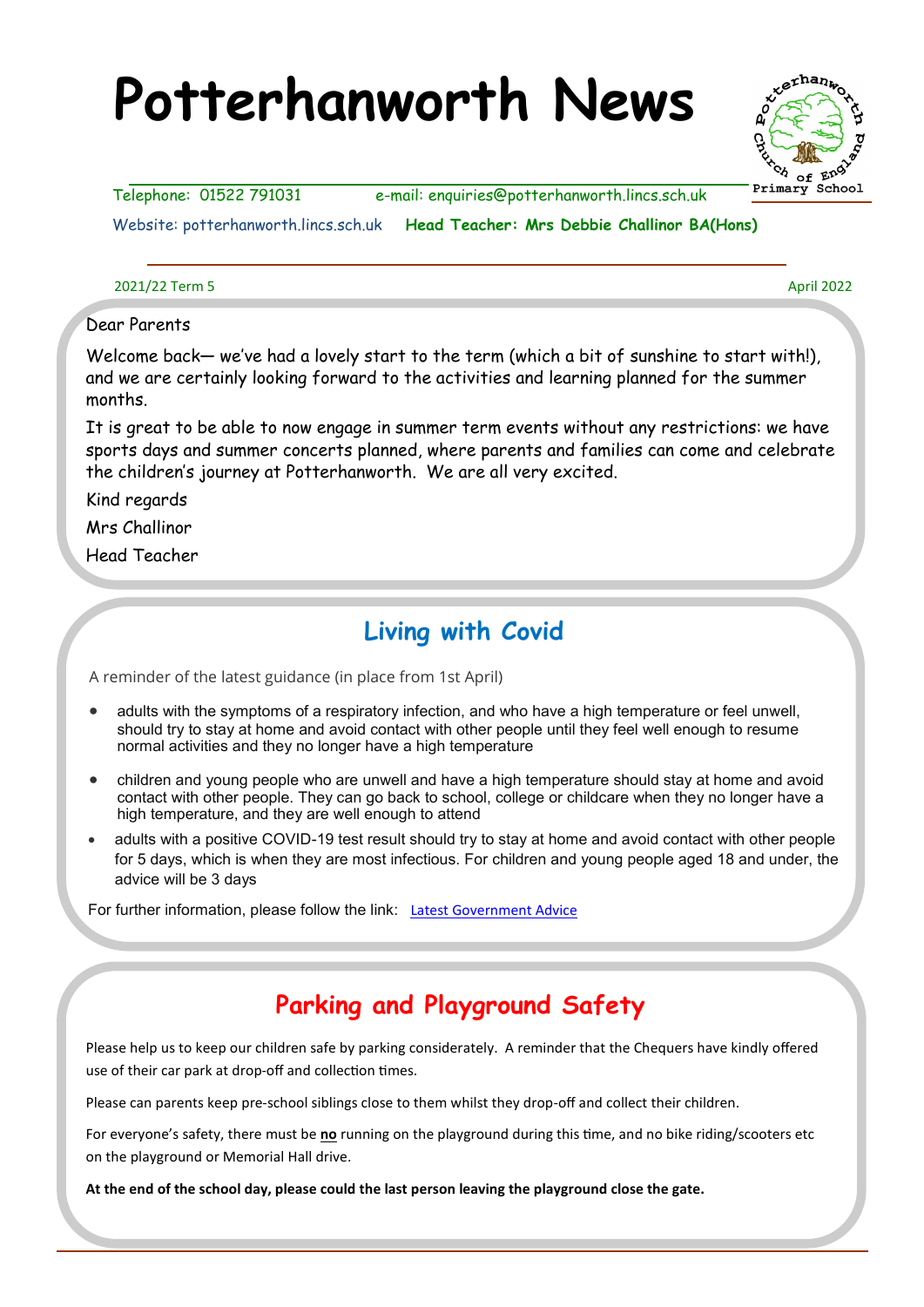# **FOPPS**

Thank you to everyone for their support with the art exhibition teas & coffees and raffle.

Dates for future events will be issued shortly.

## **New Reception Children (September 2022)**

Parents of children joining us in September have received a welcome letter. Within the next few weeks, we will send "Welcome Packs".

It is a very exciting time, as children look forward to starting "big school" and we look forwarding to welcoming them in the very near future.

If your child is starting primary school or transferring to the first year of junior school in September 2022 they may be eligible for school transport. If you think your child is eligible please apply for transport as soon as you have your offer of a school place. Applications can be made online at the website below or a telephone application can be made by contacting the Customer Service Centre on 01522 782020. For more information about the home to school transport policy and online applications please go to [www.lincolnshire.gov.uk/school](http://www.lincolnshire.gov.uk/school-college-transport)-college-transport.

Queries can be emailed to schooltransportapplications@lincolnshire.gov.uk.

#### **Spring Clean!**

We would be very grateful for volunteers to help with our Spring Clean.

Each evening during week commencing 13th June, we will spend an hour at the end of the school day tackling all those jobs that there is never time to complete, eg:

- Weeding around the school playground and at the back of the school buildings
- Window cleaning
- DIY tasks (eg removal of the old postbox from the school railings)
- Lots of other things, which we will put on our list before 13th June

If you are able to spare any time to help, you would be most welcome (children can come along too). Please let the Admin Office know which days you can offer.

#### **SATs and Statutory Testing**

A reminder of the dates (PLEASE do not take your children out of school during these dates):

- **3rd-27th May**—Y2 KS1 test window (teachers have the flexibility to administer the tests throughout May).
- **9th-12th May**—Y6 KS2 SATs
- **6th-10th June**—Y1 phonics screening check
- **6th-24th June**—Y4 multiplication tables check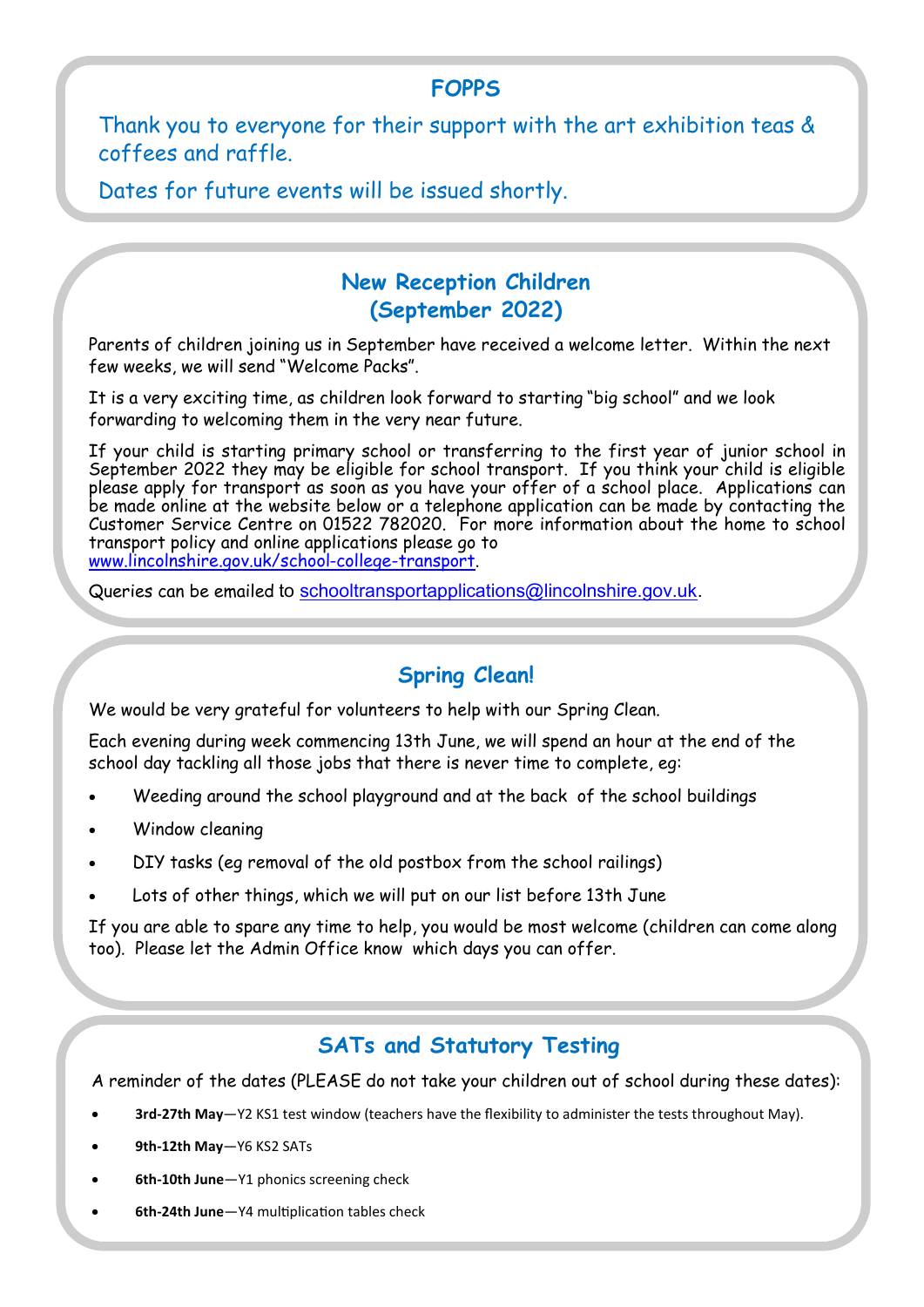# **Dates for your Diary**

| May                     |                                                                                                                                                                                     |
|-------------------------|-------------------------------------------------------------------------------------------------------------------------------------------------------------------------------------|
| 2nd                     | <b>Bank Holiday</b>                                                                                                                                                                 |
| $w/c$ 9th               | <b>KS2 SATs</b>                                                                                                                                                                     |
| 23rd                    | School Photographs (classes and Groups)                                                                                                                                             |
| 27th                    | End of Term 5                                                                                                                                                                       |
| <u>June</u>             |                                                                                                                                                                                     |
| 6th                     | Term 6 begins                                                                                                                                                                       |
| $w/c$ 6th               | <b>Y1 Phonics Screening Week</b>                                                                                                                                                    |
| 8th                     | New Reception Prents' Meeting at 3.30 pm                                                                                                                                            |
| 9th                     | Swimming begins for Year 2                                                                                                                                                          |
| $w/c$ 13th              | Spring Clean Week (at 3.30 pm every day)                                                                                                                                            |
| $w/c$ 27th              | Bikeability (for Year 5)                                                                                                                                                            |
| <u>July</u>             |                                                                                                                                                                                     |
| 1st                     | Sports Day (morning)                                                                                                                                                                |
| 6th                     | New Reception Children Taster session (morning)                                                                                                                                     |
| 7th                     | Summer Production Rehearsal at Branston Academy                                                                                                                                     |
| 8th                     | * Morning-Sports Day (back-up date in case of wet weather)<br>* Afternoon-Summer production dress rehearsal at Branston<br>* 6 pm Summer Production performance at Branston Academy |
| 13 <sub>th</sub>        | Y6 Trip                                                                                                                                                                             |
| 14 <sub>th</sub>        | New Reception Children Taster Session (afternoon)                                                                                                                                   |
| 16 <sub>th</sub>        | Year 6 Sleepover                                                                                                                                                                    |
| 22nd                    | Year 6 Leavers' assembly-2 pm in Church                                                                                                                                             |
|                         | Last day of Term                                                                                                                                                                    |
| <b>September</b><br>5th | Term 1 begins                                                                                                                                                                       |
| October<br>21st         | End of Term 1                                                                                                                                                                       |

## **Twitter**

Please remember to check our Twitter feed—this is a great way of seeing what has been happening in your child's classroom.